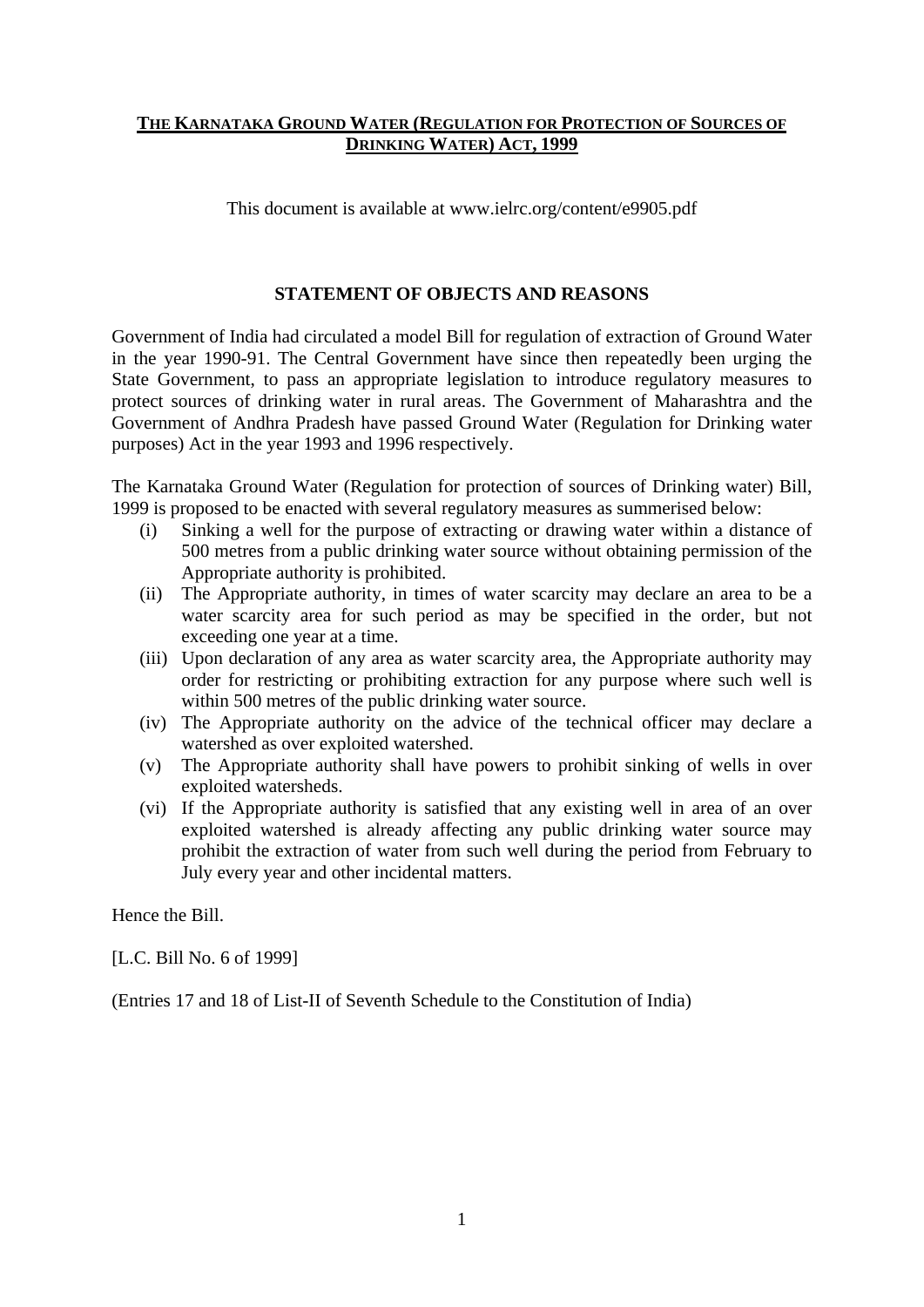# **KARNATAKA ACT NO 44 OF 2003**

*(First Published in the Karnataka Gazette Extra-ordinary on the Twenty seventh day of October, 2003)* 

## **THE KARNATAKA GROUND WATER (REGULATION FOR PROTECTION OF SOURCES OF DRINKING WATER) ACT, 1999**

*(Received the assent of the President on the Seventeenth day of October, 2003)* 

An Act to regulate the exploitation of ground water for the protection of public sources of drinking water and matters connected therewith and incidental thereto.

Whereas it is expedient to regulate the exploitation of ground water for the protection of public sources of drinking water and to provide for matters connected therewith and incidental thereto.

Be it enacted by the Karnataka State Legislature in the fiftieth year of the Republic of India as follows.

## **CHAPTER - I Preliminary**

**1. Short title extent and commencement.**- (1) This Act may be called the Karnataka Ground Water (Regulation for Protection of Sources of Drinking Water) Act, 1999.

(2) It extends to the whole of the State of Karnataka.

(3) It shall come into force on such date as the State Government may, by notification appoint and different dates may be appointed for different local areas or different provisions of this Act.

**2. Definitions.-** In this Act unless the context otherwise requires.-

(1) "appropriate authority" means the Deputy Commissioner and includes any officer, not below the rank of an Assistant Commissioner as the Government may by notification appoint for the purposes of this Act, and different officers may be appointed for different local areas of the State.

(2) "drinking water purpose" means consumption or use of water by human population for drinking and for other domestic purposes; and includes consumption of water for similar such relevant purposes for live stock.

**Explanation.**- For the purpose of this clause, the expression "domestic purposes" shall include consumption or use of water for cooking, bathing, washing, cleansing and other dayto-day activities.

(3) "Government" means the State Government.

(4) "Ground water" means water existing in an aquifer below the surface of the ground at any particular location regardless of the geological structure in which it is stationary or moving and includes all ground water reservoirs.

(5) "Local Authority" means and includes a Municipal Corporation, Municipal Council, Zilla Panchayat, Taluk Panchayat, Grama Panchayat, Town Panchayat, Industrial Township, Improvement Board, Urban Development Authority and Planning Authority, Bangalore Water Supply and Sewerage Board, Karnataka Urban Water Supply and Drainage Board constituted under any law for the time being in force;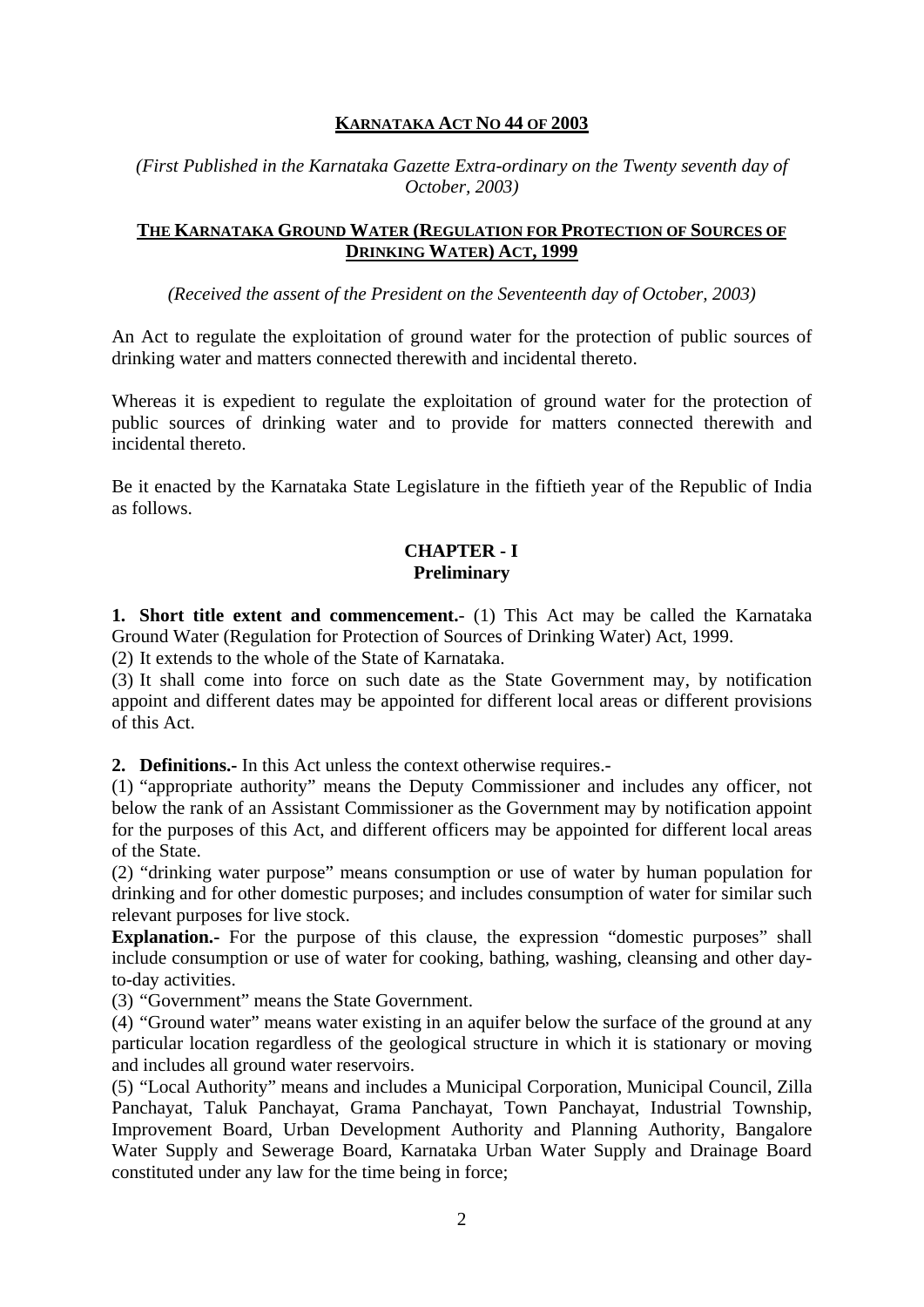(6) "Over exploited Water Shed" means a water shed where the estimated annual ground water extraction is more than eighty five percent of the estimated average annual ground water recharge, calculated in the prescribed manner, and declared as such under section 6;

(7) "Public source of drinking water "means a well from which the Government or a local authority or such authority as the Government may, by notification specify, provides water to the public and includes such point or any other drinking water sources as may be notified by appropriate Authority;

(8) "public water supply systems' means the structures relating to a public drinking water source, including conveying pipelines, storage reservoir, stand posts, hand pump, power pump and all other materials connected thereto, through which water is supplied for drinking water purpose:

(9) "requisite quantity of water" means the quantity of water calculated on the basis of per capita supply to be fixed by the Government from time to time;

(10) "Sink" with all its grammatical variations and cognate expressions, in relation to a well, includes any drilling, boring or digging of a new well or deepening carried out to an existing well;

(11) "Technical officer" means an officer of the Department of Mines and Geology, Government of Karnataka not below the rank of a Geologist;

(12) "Water scarcity area" means an area declared as such under section 4;

(13) "Watershed" means an area confined within the topographic water divide line as identified and notified by the Ground water Survey, Division of the Department of Mines and Geology, Government of Karnataka from time to time having regard to the purposes of this Act;

(14) "Well" means a well sunk for the search or extraction of ground water by a person or persons except by the authorised officials of the State or Central Governments for carrying out scientific investigations, exploration, development, augmentation, conservation, protection, or management works and shall include open well, dug well, borewell, dug-cumborewell, tubewell, filter points, collector well and infiltration gallery or any of their combinations or variations;

# **CHAPTER - II**

# **Protection Measures for Public Sources of Drinking Water**

**3. Permission to sink well etc.-** (1) No person shall without obtaining permission from the appropriate authority under sub-section (3), sink any well for purpose of extracting or drawing water within five hundred metres of public source of drinking water;

Provided that nothing in this sub-section shall apply to sinking of a well on behalf of the Government or a local authority for being used as a public drinking water source.

(2) Any person desirous of obtaining permission under this section shall make an application to the appropriate authority in such form and accompanied by such fees as may be prescribed. (3) On receipt of an application under sub-section (2), the appropriate authority may, on the advice of the Technical Officer, and having regard to the interest of the general public to have the supply of requisite quantity of water for the purpose of drinking water from the public sources: and for reasons to be recorded in writing grant permission for sinking of well or reject the application.

(4) Every permission granted under sub-section (3) shall be subject to,-

 (a) the condition that the appropriate authority may, for reasons to be recorded in writing by order prohibit, restrict or regulate from time to time the extraction of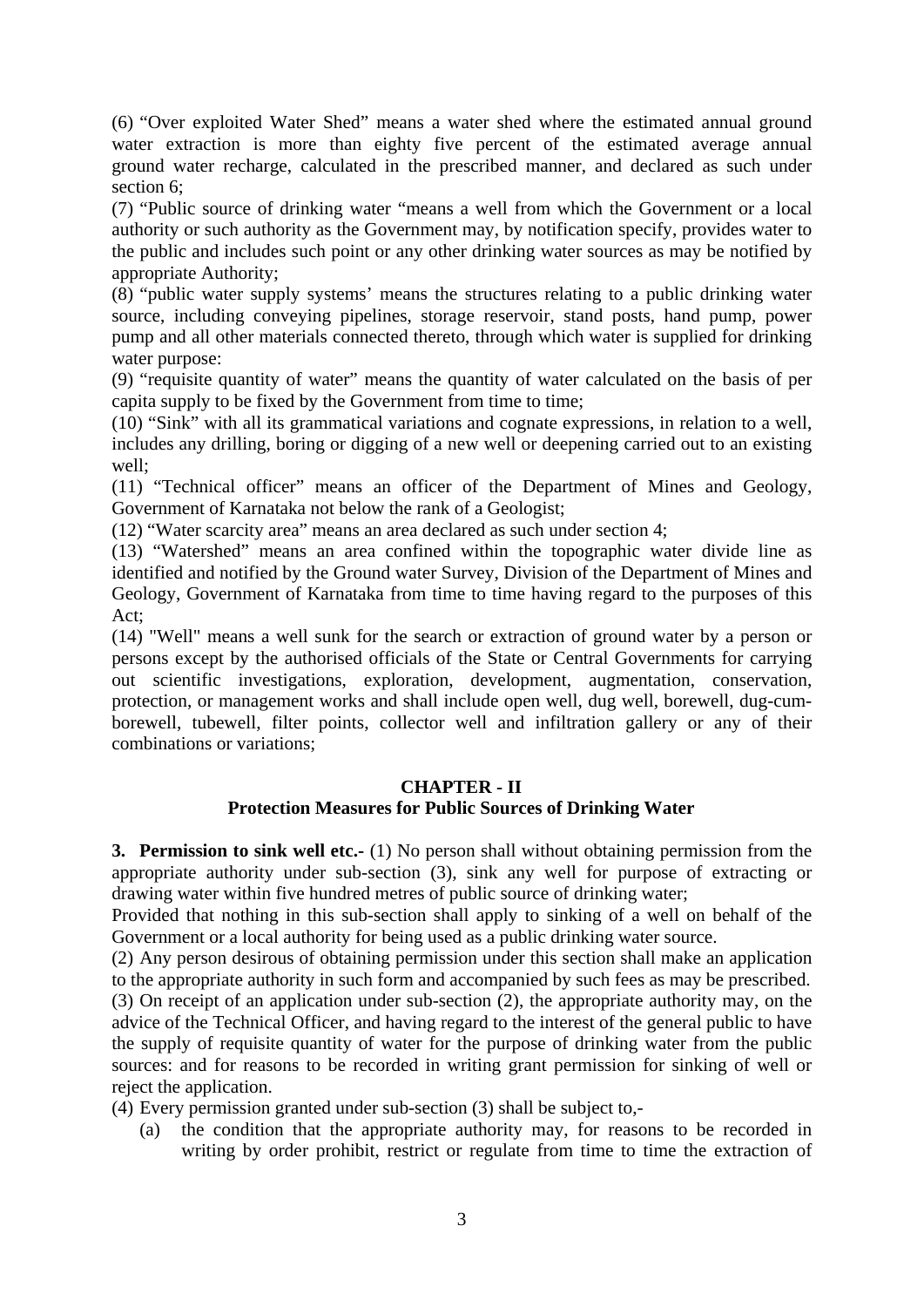water from such well, if in its opinion it is necessary to do so in the interest of protection of public sources of drinking water.

(b) such other conditions and restrictions as may be prescribed.

**4. Declaration of water Scarcity area.-** If, at any time during the course of monsoon or thereafter, the appropriate authority on the advice of the Technical Officer and having regard to the quantum and pattern of rainfall and any other relevant factor, is of the opinion that the public sources of drinking water in any area within its jurisdiction are likely to be adversely affected, it may, by order declare such area to be a water scarcity area for such period as may be specified in the order, but not exceeding one year at a time.

**5. Regulation of extraction of water from wells in water scarcity area.-** (1) Upon declaration of any area as water scarcity area under section 4, the appropriate authority may for the duration of the period of water scarcity, by order, regulate the extraction of water from any well in such area by restricting or prohibiting such extraction for any purpose where such well is within a distance of five hundred meters of the public source of drinking water:

(2) The order imposing such restriction or prohibition under sub-section (1) shall be served or caused to be served personally by delivering or tendering the same to the owner of the well at least fifteen days before the commencement of the order of restriction or prohibition, as the case may be. Where the owner cannot be found, an authentic copy of the order may be served on any adult member of the family. In the case of an order affecting a corporation or a firm, it shall be served in the manner for the service of a summon under rule 2 of order XXIX or rule 3 of order XXX, as the case may be, in the First Schedule to the Code of Civil Procedure, 1908.

**6. Declaration of over-exploited watershed.-** (1) The appropriate authority may, on the advice of the Technical Officer, declare a watershed as over exploited water shed.

(2) If at any time, the appropriate authority, on the advise of technical officer is satisfied that the availability of ground water has improved in an over exploited water shed it may by notification cancel the declaration made under sub-section (1).

**7. Prohibition for sinking wells in over-exploited watershed.-** (1) No person shall, without obtaining permission of the appropriate authority under sub-section (3) sink well for any purpose within the area of an over-exploited water shed:

Provided that nothing in this sub-section shall apply to sinking of a well on behalf of the Government or a local authority for being used as a public source of drinking water.

(2) Every application for permission under this section shall be made to the appropriate authority in such form and accompanied by such fees as may be prescribed.

(3) The appropriate authority may, on receipt of the application and having regard to the requirement of water for purposes of providing drinking water and in the interest of general public either grant permission to sink well or reject the application.

(4) Every permission granted under this section shall be subject to,-

- (a) the condition that the appropriate authority may, for reasons to be recorded in writing, by order prohibit, restrict or regulate the extraction of water from such well for such period as may be specified in such order, if in its opinion, it is necessary to do so in the interest of protection of public sources of drinking water: and
- (b) such other conditions and restrictions, as may be prescribed.

**8. Prohibition of extraction of water from an existing well for certain period.-** If , on the advice of the Technical Officer, the appropriate authority is satisfied that any existing well in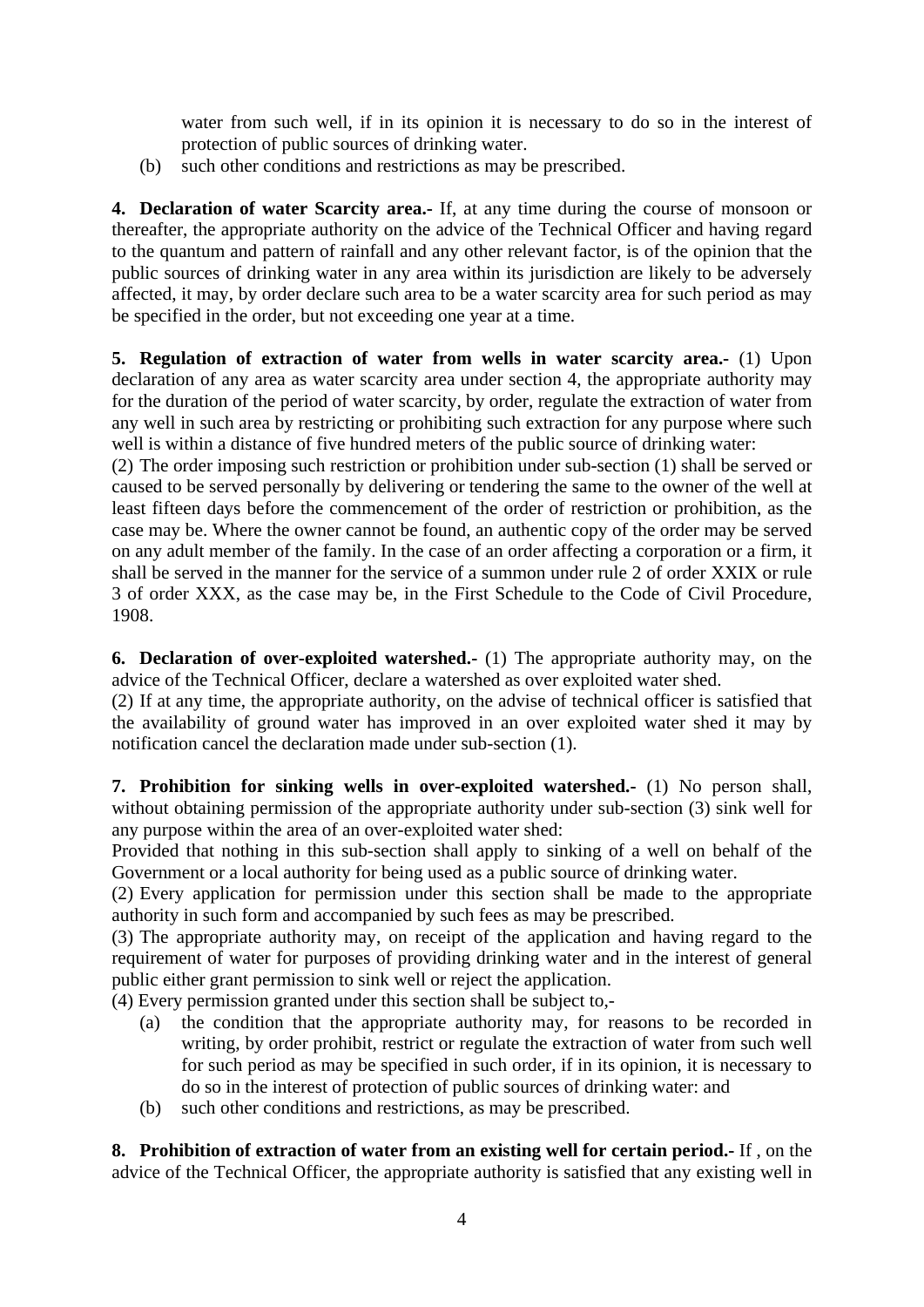area of over exploited watershed is adversely affecting any public source of drinking water, it may, notwithstanding anything contained in any law for the time being in force and having regard to the quantum and pattern of rainfall and other relevant factor and after giving its owner a reasonable opportunity of being heard, by an order, prohibit the extraction of water from such well during the five months period from the First February to thirty-first July every year.

**9. Closing down of existing well.-** Notwithstanding anything contained in this Act or any other law for the time being in force, if on the advice of the Technical Officer, the appropriate authority is satisfied that any existing well in the area of an over-exploited watershed is adversely affecting any public source of drinking water and such source cannot be adequately protected by action under section 8, it may, after giving the owner of the well a reasonable opportunity of being heard, require him by order to stop the extraction of water from, and close, seal off, such well forthwith either temporarily or permanently having regard to the extent to which it is adversely affecting the public source of drinking water.

**10. Power of entry upon any land for obtaining information.-** Whenever it is necessary to make an inquiry or examination in connection with the protection of a public source of drinking water or with the maintenance of a public water supply system, the appropriate authority or any officer duly authorised by it in this behalf may, after giving prior notice.-

- (a) enter upon such land as he or it may think necessary for the said purpose;
- (b) undertake surveys or take levels thereon;
- (c) conduct pumping tests and geophysical surveys;
- (d) conduct well logging on the bore;
- (e) install and maintain water level recorder and water guages on the well; and
- (f) do all such other things as may be necessary for the prosecution of such inquiry and examination.

**11. Power to stop contravention of the provisions of section 3, 5, 7, 8 or 9.-** (1) Wherever it appears to the appropriate authority that any well has been sunk or is being sunk in contravention of the provisions of section 3 or 7 or water has been extracted or is being extracted in contravention of section 8 or 9 the appropriate authority or an officer duly authorised by it in this behalf may enter upon that land, remove obstruction, if any, close the pumping of the water, disconnect power supply, seize any material or equipment used in connection with such extraction of water and take any such action, as may be required to stop such contravention, and may, by order, require the owner or the person in possession of the well to close or seal off the well at his expenses and in such manner as the appropriate authority may specify in such order and such owner or person shall comply with such order.

(2) Where such owner or person fails to comply with any order made under sub-section (1), the appropriate authority may, after giving such owner or persons due notice in that behalf, enter upon the land and close or seal off the well and the cost incurred thereof shall be recoverable from such owner or person as an arrears of land revenue.

**12. Payment of compensation.**- (1) Where an order of closing down or sealing off the well is made under section 9, the owner of such well may apply to the appropriate authority in the prescribed manner for payment of compensation.

(2) The Appropriate Authority may, on making such inquiry and requiring the owner to produce such evidence as it may deem necessary, make an order for payment of compensation to the owner at the market price, determined in accordance with the provisions of the Land Acquisition Act, 1894.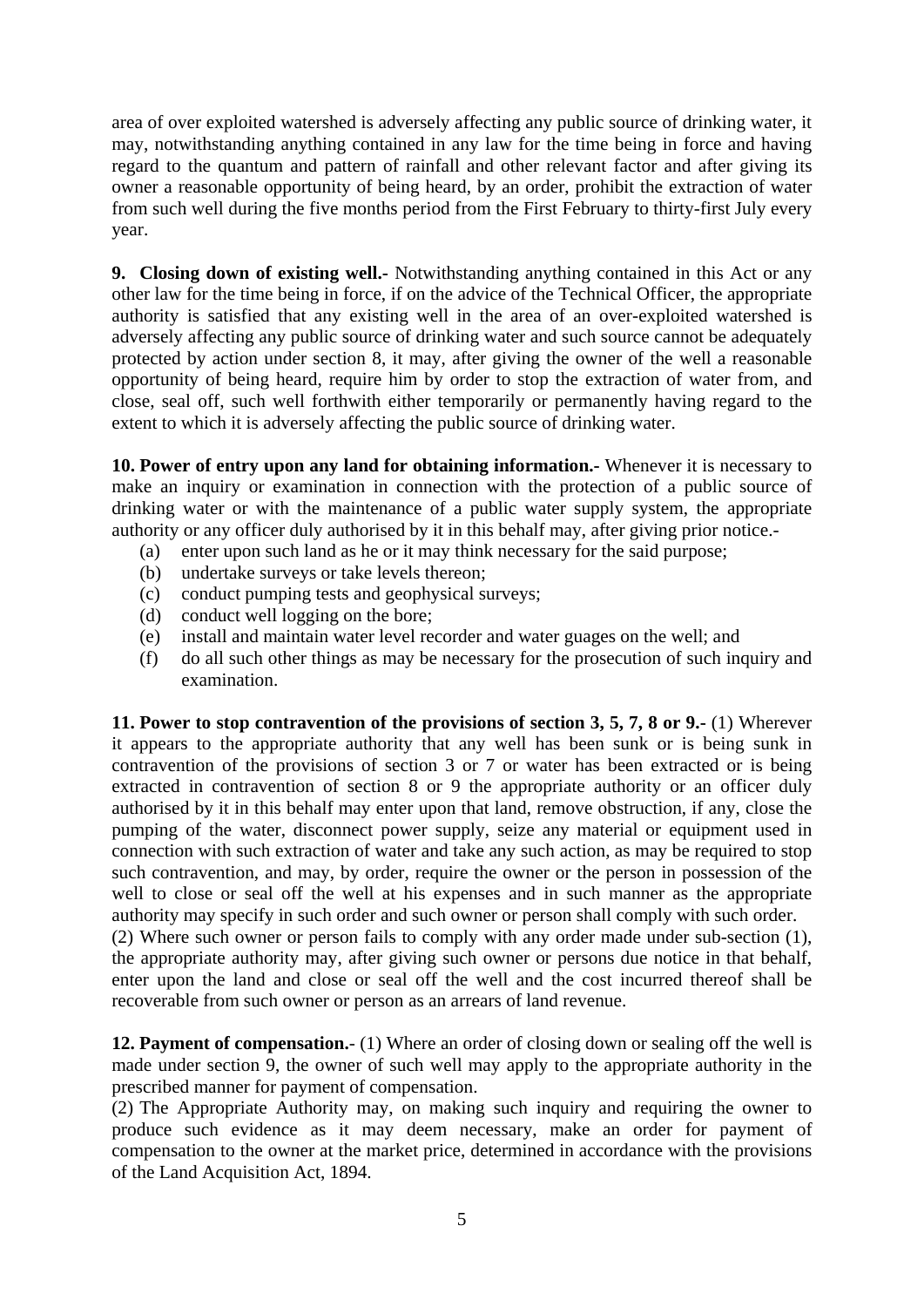**13. Bar to claim compensation.**- Subject to the provisions of section 12, no person shall be entitled to claim any damages or compensation from the Government for any loss sustained by him as a result of any order passed under the clause(a) of sub-section(4) of section 3 or under sections 8, 9, or 11 or by virtue of any action taken under this Act.

#### **CHAPTER - III Miscellaneous**

**14. Appeals**.- (1) Any person aggrieved by any order, made by the Appropriate Authority under any of the provisions of this Act may, within a period of thirty days from the date of receipt of the order by him, appeal to the Deputy Commissioner, if the order is made by any officer other than the Deputy Commissioner and to such authority, as may be prescribed, if the order is made by the Deputy Commissioner. On receipt of such appeal, the Appellate Authority shall, after giving a reasonable opportunity to the appellant of being heard, pass such order as it may think fit. Every order made by the Appellate Authority in such appeal shall be final and shall not be called in question in any court.

(2) Before giving any decision in such appeal the appellate authority shall obtain the views of such officer of the Department of Mines and Geology as may be prescribed, and shall take such views into consideration.

(3) Save as otherwise provided in sub-section (1), every order made and every direction issued under this Act shall be final and shall not be called in question in any court.

**15. Protection of action taken in good faith.-** (1) No suit, prosecution or other legal proceeding shall lie against any public servant or person appointed or authorised under this Act in respect of anything done or intended to be done in good faith under this Act or in pursuance of any order made or directions issued under this Act.

(2) No suit, prosecution or other legal proceeding shall lie against the Government or any Officer of the Government for any damage caused or likely be caused by anything done or intended to be done in good faith under this Act or in pursuance of any order made or direction issued under this Act.

**16. Penalty.-** (1) Whoever contravenes any of the provisions of this Act or obstructs any person in the discharge of his duties under this Act or contravenes any order or violates any rule made under this Act shall, on conviction, be punished with imprisonment which shall not be less than one month but which may extend to six months or with fine which shall not be less than one thousand rupees but may extend to five thousand rupees or with both.

(2) Whoever, without proper authority, damages, alters or obstructs any part of the public water supply system shall on conviction, be punished with imprisonment which shall not be less than two months but which may extend to one year or with fine which shall not be less than two thousand rupees but may extend to five thousand rupees or with both.

(3) In the case of a continuing offence, the offender shall be punished with an additional fine which may extend to rupees hundred for every day during which offence continues after the conviction.

**17. Offences by companies.-** (1) Where an offence under this Act has been committed by a company, every person who at the time the offence was committed, was in charge of and was responsible to the company for the conduct of the business of the company, as well as the company shall be deemed to be guilty of the offence and shall be liable to be proceeded against and punished accordingly: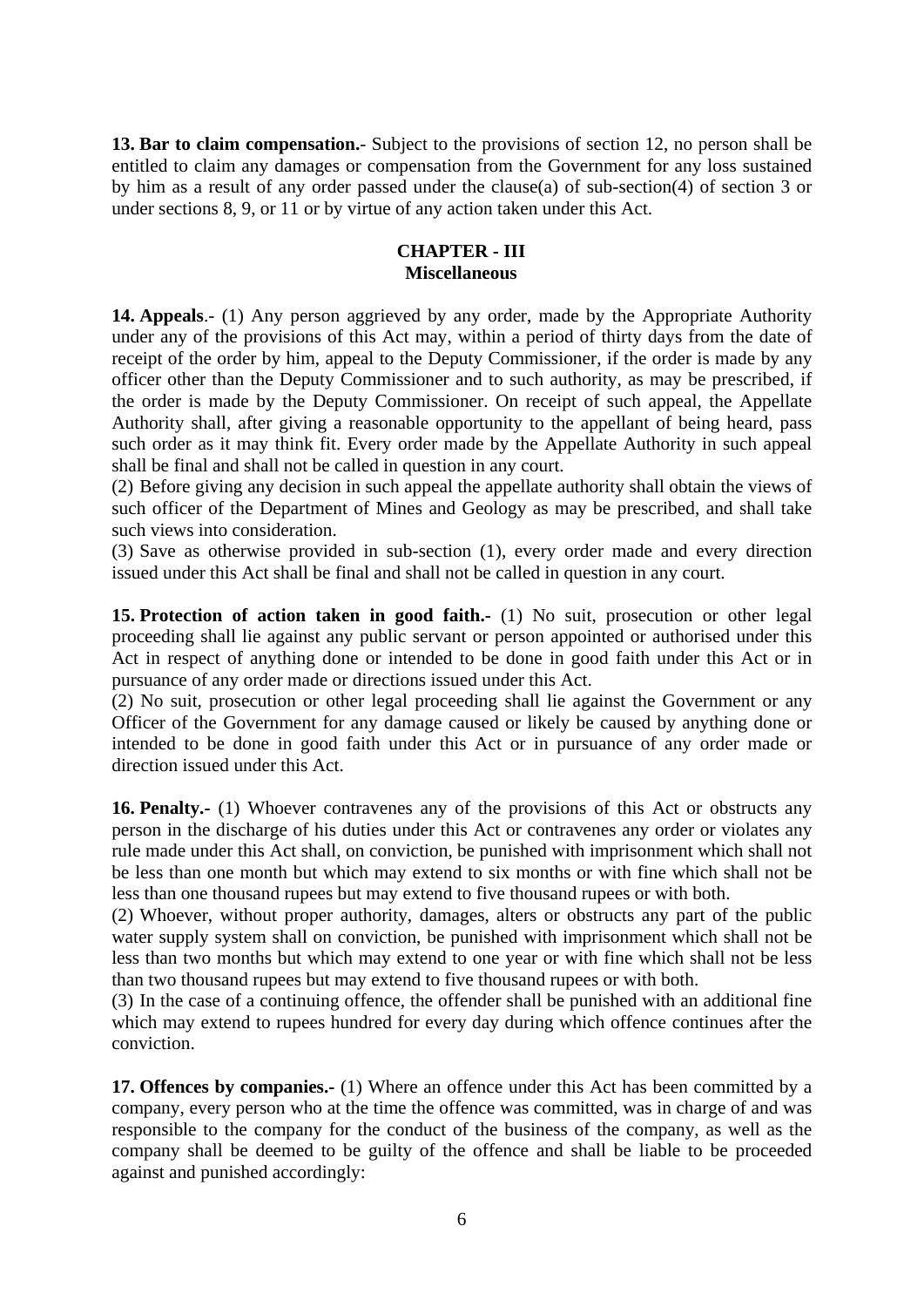Provided that nothing contained in this sub-section shall render any such person liable to any punishment provided in this Act if he proves that the offence was committed without his knowledge or that he exercised all due diligence to prevent the commission of such offence.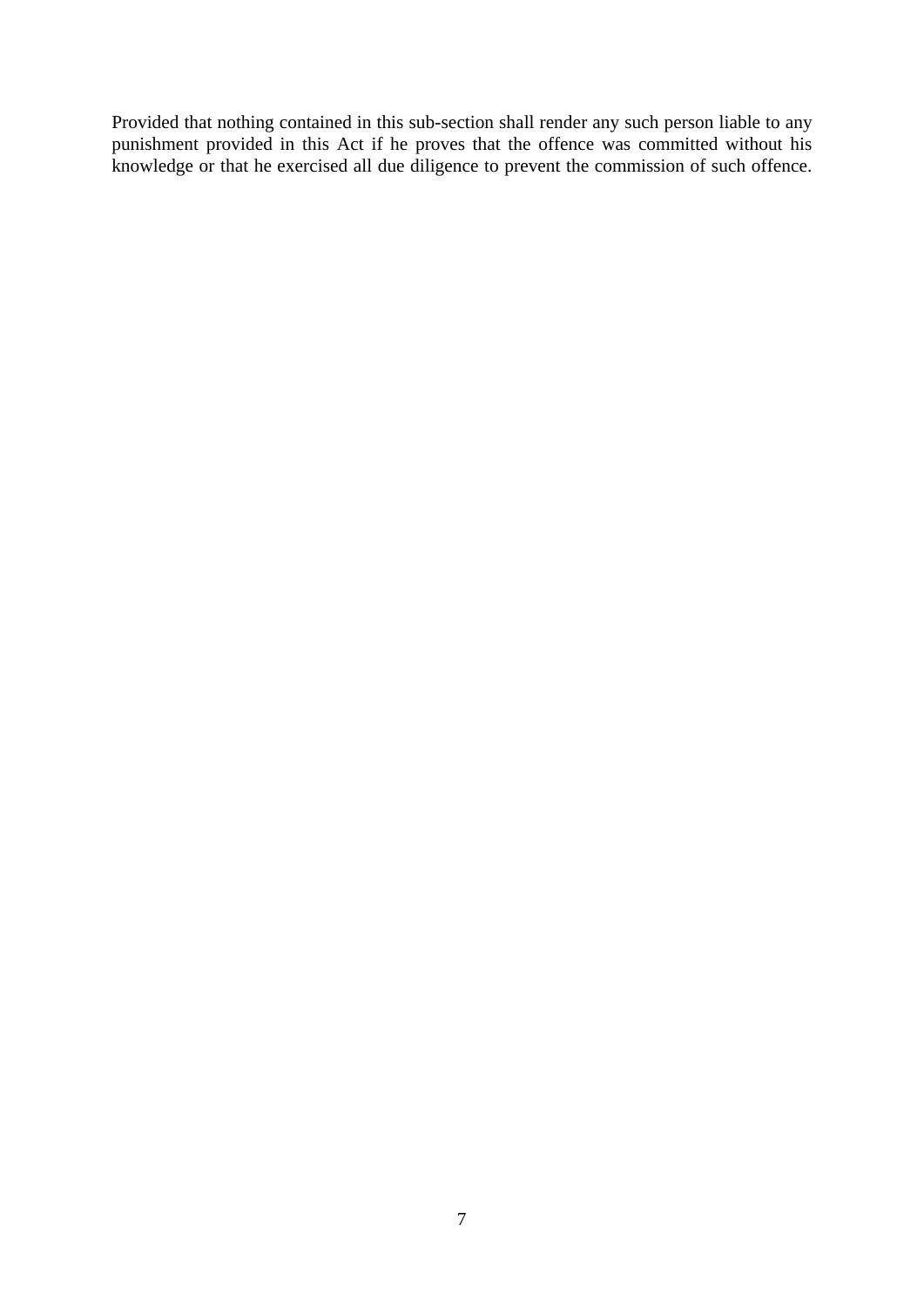(2) Notwithstanding anything contained in sub-section(1) where an offence under this Act, has been committed by a company and it is proved that the offence has been committed with the consent or connivance of, or is attributable to any neglect on the part of, any director, manager, secretary or other officer of the company such director, manager, secretary or other officer shall also be deemed to be guilty of that offence and shall be liable to be proceeded against and punished accordingly.

**Explanation.-** For the purposes of this section.-

- (a) "company" means a body corporate, and includes a firm or other association of individuals; and
- (b) "director" in relation to a firm means partner in the firm.

**18. Overriding effect of Act.-** The provisions of the Act and the order issued or made thereunder shall have effect notwithstanding anything to the contrary contained in any other law for the time being in force.

**19. Method of service of notices etc.** (1) Subject to such rules as may be prescribed, service of any notice or other document under this Act or any Order made thereunder, on any person to whom it is by name addressed shall be effected.-

- (i) by giving or tendering the said notice or document or a copy of the said order to such person; or
- (ii) if such person is not found, by leaving such notice or document or copy of the order at his last known place of residence or business or by giving or tendering the same to some adult member or servant of his family; or
- (iii) by sending such notice or document or the copy of the order to such person by registered post; or
- (iv) by affixing such notice or document or copy of the order on some conspicuous part of his house, if any in which such person is known to have last resided or carried on business or personally worked for gain.
- (2) No such notice shall be deemed to be void on account of any defect of form.

**20. Power to make rules.-** (1) The Government may by notification and after previous publication, make rules to carry out the purposes of this Act.

(2) In particular and without prejudice to the generality of the foregoing power, such rules may provide, for,-

- (a) the form of application under sub-section (2) of section 3 and the fees to be paid in respect of such application;
- (b) the conditions and restrictions under clause (b) of sub-section (4) of section 3;
- (c) the form of application under sub-section(2) of section 7 and the fees to be paid for such application;
- (d) the restrictions and conditions under clause (b) of sub-section (4) of section 7;
- (e) the manner of applying for payment of compensation under section 12 and payment of fees for applying for payment of compensation;
- (f) any other matter for which rules have to be made or are necessary.

(3) Every rule made under this Act shall be laid, as soon as may be, after it is made, before each House of the State Legislature while it is in session, for a total period of thirty days, which may be comprised in one session or in two or more successive sessions, and if before the expiry of the session in which it is so laid or the session or sessions immediately following, both Houses agree in making any modification in the rule or both Houses agree that the rule should not be made the rule shall thereafter have effect only in such modified